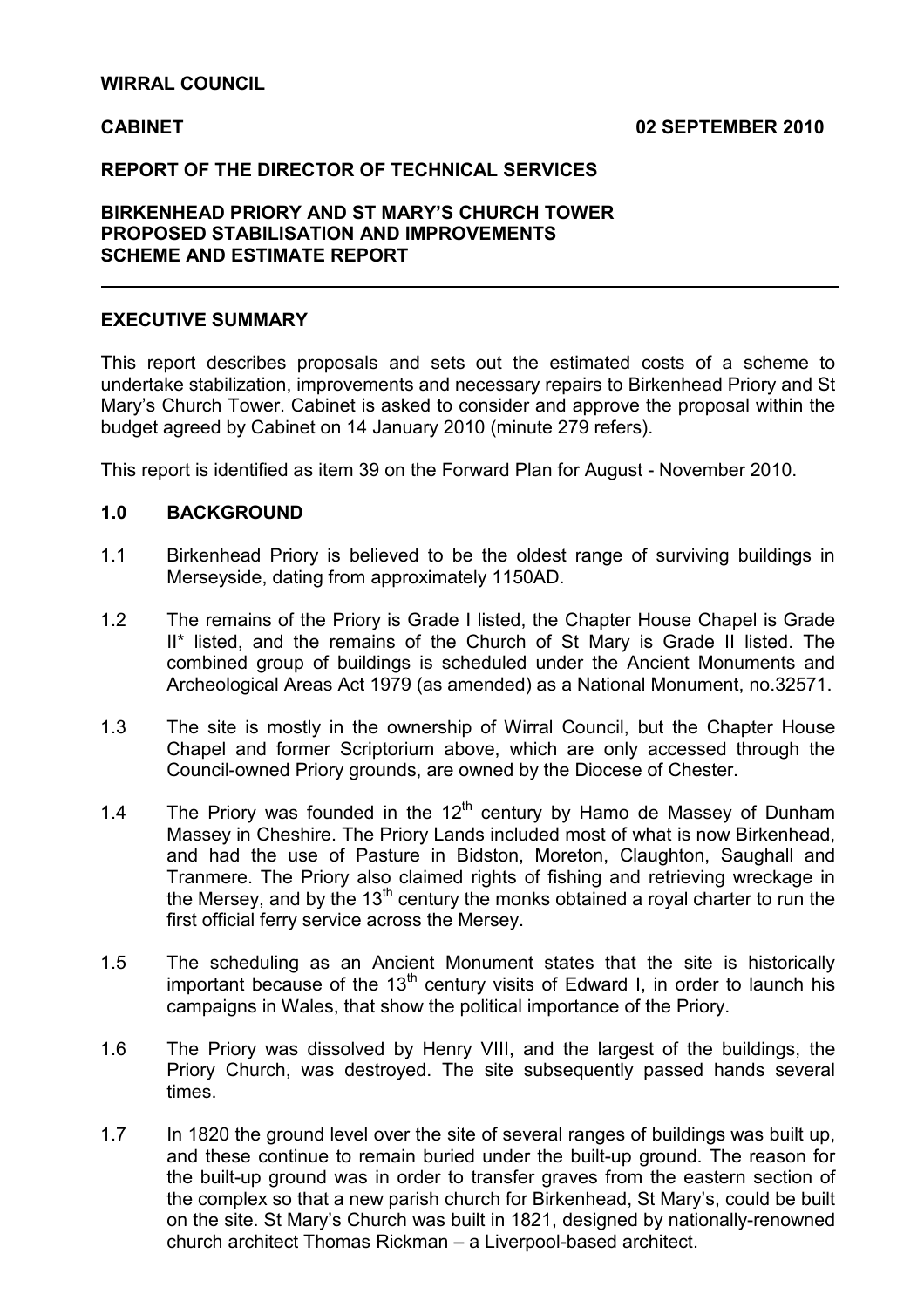- 1.8 Money was raised by public subscription in the late  $19<sup>th</sup>$  century to buy the remaining Priory buildings and land and donate them to Birkenhead Corporation. As a consequence, a substantial restoration and archeological survey was undertaken by the Corporation in the 1890s.
- 1.9 The grounds of Birkenhead Priory and Parish Church of St Mary remained intact until the early 1960's, when much of the site was sold to Cammell Laird shipyard for the construction of the Princess Dock. Most of the graveyard and a substantial part of the site of the original Priory Church were lost by this deep excavation, and a sandstone wall was constructed to mark the new southern boundary of the site.
- 1.10 By 1975 St Mary's Church had become redundant as a place of worship, and, after a campaign by Birkenhead History Society was itself acquired by the local authority – now Wirral Council. The greater part of the church was demolished, and the remaining structure, comprising the west tower, part of the nave, transepts and two flanking porches was stabilized.
- 1.11 In the early 1990s two major schemes to enhance the site were undertaken by Wirral Council:
	- 1. The restoration of St Mary's Tower to open it as a visitor attraction, including a new staircase with access to the upper parapet of the tower and toilet accommodation in the base of the tower, and
	- 2. The restoration of the North Range, including the construction of a modern roof over the Refectory, new staircase accesses, and the internal restoration of the Undercroft and Buttery to form an interpretation centre for the site.
- 1.12 The latter works included further archeological investigations and improvements to site drainage.
- 1.13 Since the 1990s basic maintenance has been undertaken at the Priory, but there has been no major capital investment. English Heritage has determined that repairs are urgent, and that any further delay will only incur far greater costs at a later date. The building is now on the Heritage at Risk register, and, if the repairs are carried out, it can be removed from the register.
- 1.14 At its meeting on  $14<sup>th</sup>$  January 2010 Cabinet agreed to allocate £2M for capital investment in the Priory site and the Williamson Art Gallery and Museum (minute 279 refers). A Scheme and Estimate report for proposed works to the Williamson Art Gallery and Museum in the sum of £1,256,860 was presented to Cabinet at its meeting on 22 July 2010 (minute 83 refers), stating that a report on proposals for the Priory would be presented to a future meeting of Cabinet.

# 2.0 PROPOSALS

- 2.1 The existing features at the site of Birkenhead Priory owned by Wirral Council include:
	- The North Range, comprising the restored Refectory, Undercroft and Buttery, complete with two external timber stairs,
	- The West Range, comprising the roofless ruin of the former Guest Hall and accommodation above. The West Range includes an open storage area for various mediaeval stone artefacts.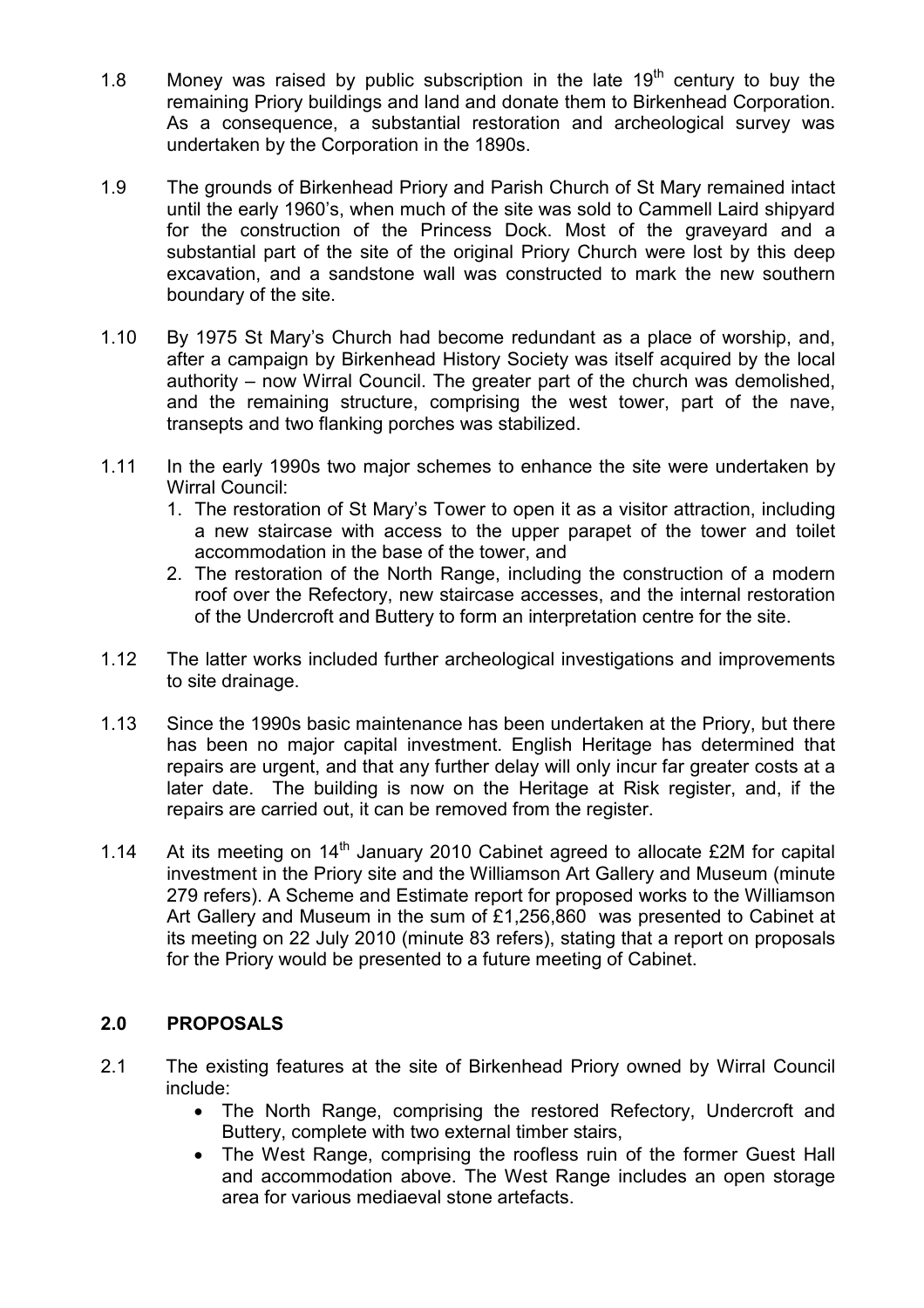- The Cloister between the North Range, West Range, Chapter House Chapel and site of the former Priory Church. The Cloister includes areas of mediaeval pavings with largely  $19<sup>th</sup>$  century gravestones and tombs,
- St Mary's Tower and ruins of St Mary's Church,
- Car Park, comprising a gated-off area formerly part of Church Street. The Car Park has over the years become a storage area for predominantly  $19<sup>tn</sup>$  century large artefacts.
- Boundary walls, railings and gates, and internal stone steps, walls, railings and gates.
- $20<sup>th</sup>$  century landscaping features including tarmac driveway, pavings, grassed areas, trees and shrubs.
- 2.2 Late in 2009 a Conservation Management Plan, Condition Survey and Gazetteer were undertaken by consultants Lloyd Evans Prichard on behalf of Wirral Council, with financial support from English Heritage. The proposals for capital investment on the site of Birkenhead Priory emanate largely from the recommendations within the Conservation Management Plan.
- 2.3 The Conservation Management Plan (CMP) has been shared with the Diocese of Chester, and discussions have been held with representatives of the Diocese and officers of the Chapter House Chapel, who are separately addressing the recommendations within the CMP that relate specifically to the Chapter House Chapel and former Scriptorium over.
- 2.4 A bid for Heritage Lottery Fund support has been submitted in regard of the recommendations within the CMP relating to the West Range, improved visitor facilities and improved interpretation across the site. In anticipation of the success of this bid, an appropriate element of match funding has been included in the Financial Implications within this report.
- 2.5 This Scheme and Estimate report has therefore concentrated on proposals for the stabilization, restoration, protection and improvements to:
	- The North Range, including structural repairs, archeological survey, improved access including a new covered staircase and lift,
	- St Mary's Tower and ruins of the Church, including structural repairs and stabilization, rebuilding pinnacles, lime-rendering to exposed bare brickwork to former internal façade of nave, repair to cast-iron and wrought-iron window frames and tracery, and refurbishment of toilet accommodation,
	- The Cloister, including relaying mediaeval pavings to avoid trips, improved drainage to avoid ponding in front of the Chapter House Chapel, and pruning the over-mature trees within the site of the former Priory Church,
	- Boundary and internal walls, including removal of invasive vegetation, removal of hard cappings, removal of redundant metalwork and railings, overhauling remaining railings with new additional railings and gates as appropriate, stabilization, repair, and new sacrificial lime mortar cappings,
	- Site Drainage generally, including ensuring that drains are all running adequately,
	- Car Park, including removal of inappropriate artefacts and construction of new pedestrian ramp to the main site level,
	- Mediaeval artefacts, grave stones and tombs, including recording, cataloguing and the construction of a new protective artefacts store.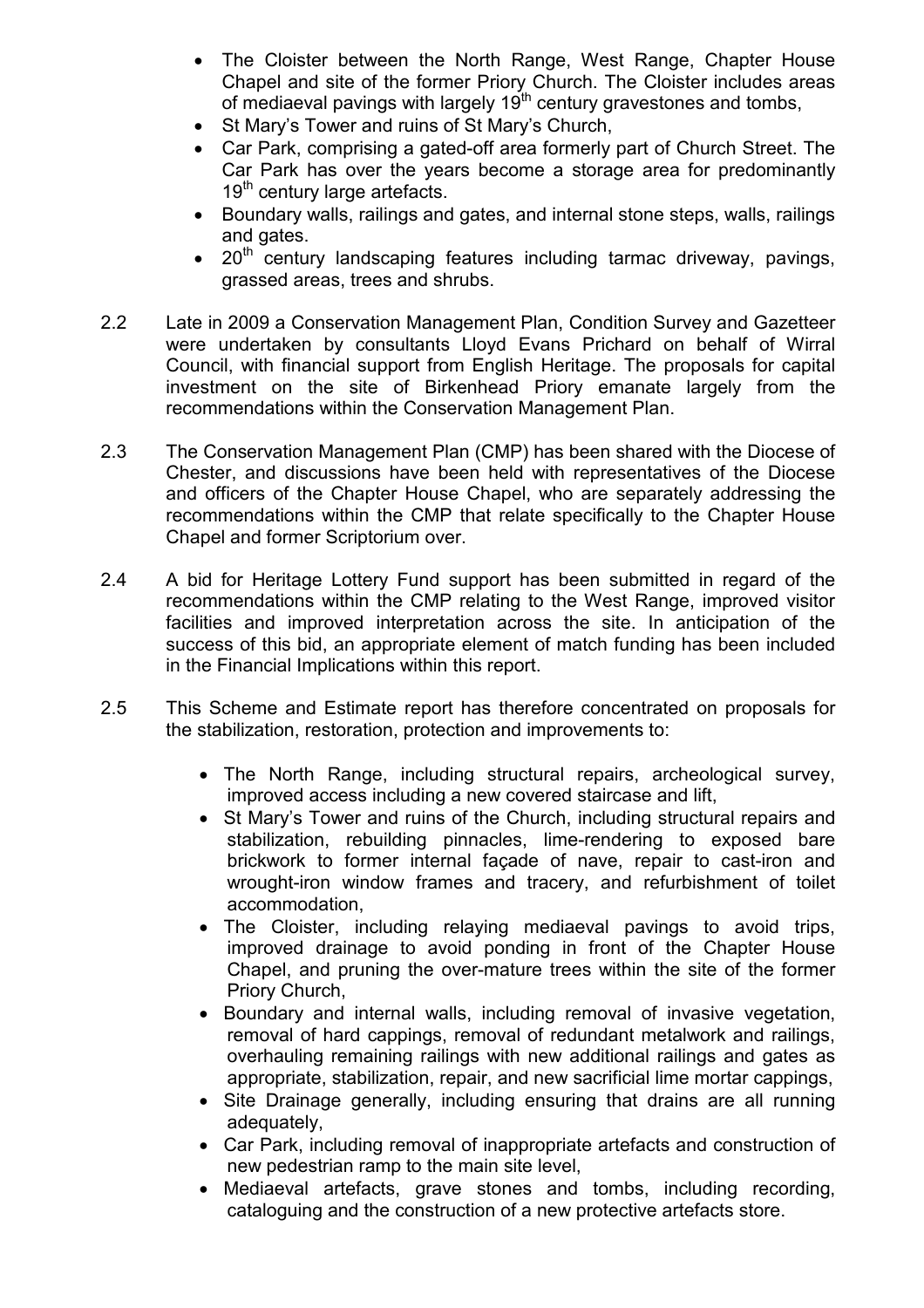- 2.6 It is intended that the works above be tendered as a single contract of works to maximise procurement and operational efficiencies. The programme will be dependent on Listed Building Consent, Scheduled Monument Consent and the result of archeological investigations but, once these have been obtained, is anticipated to be able to start on site in March 2011, with a view to completion in November 2011.
- 2.7 The construction of a new stair enclosure and lift to the Refectory will require the closure of that facility for approximately 12 weeks; the works to St Mary's Tower will require a closure of the Tower for approximately 6 weeks; and works within the Cloister will require a closure of the Chapter House Chapel for approximately 4 weeks. It is anticipated, however, that no extended closure of the site as a whole will be required to undertake the above works, although short-term closures may be required between stages of development for public safety reasons.

## 3.0 FINANCIAL IMPLICATIONS

3.1 The Estimate for this work is set out below. All costs are estimated for the commencement of construction within the first quarter of 2011.

| <b>Building costs plus Contingencies</b>                                                                                      | £527,973    |
|-------------------------------------------------------------------------------------------------------------------------------|-------------|
| Provisional Sum for HLF bid match                                                                                             | 20,000<br>£ |
| <b>Preliminaries</b>                                                                                                          | 65,757<br>£ |
| <b>BUILDING CONTRACT WORKS</b>                                                                                                | £ 613,730   |
| Departmental Charges @ 16% including:<br>Professional Fees, Clerk of Works salary,<br>CDM Coordinator, Planning & B Regs fees | 98,197<br>£ |
| Surveys, including:<br>Feasibility costs,<br>Structural surveys,<br>Drainage surveys, and<br>Archeological investigations     | £ 31,213    |
| IOIAL                                                                                                                         | £ 743,140   |

- 3.2 The scheme is to be funded from the Capital Programme which includes investment in Cultural Services assets with £2 million specifically for works to the Williamson Art Gallery and the Birkenhead Priory.
- 3.3 Scheme and Estimate proposals for the Williamson Art Gallery were reported to Cabinet on 22 July 2010 in the sum of  $£1,256,860$
- 3.4 It is anticipated that the proposals for the Priory and St Mary's Tower will go out as a two stage selective competitive tender based on quality and price in January 2011 and the selected contractor will commence work on site in March 2011 with anticipated completion by November 2011.
- 3.5 There will be some additional minor revenue costs associated with scheme, including the maintenance and servicing of the proposed lift, and the maintenance of the staircase enclosure, ramp from the car park, and additional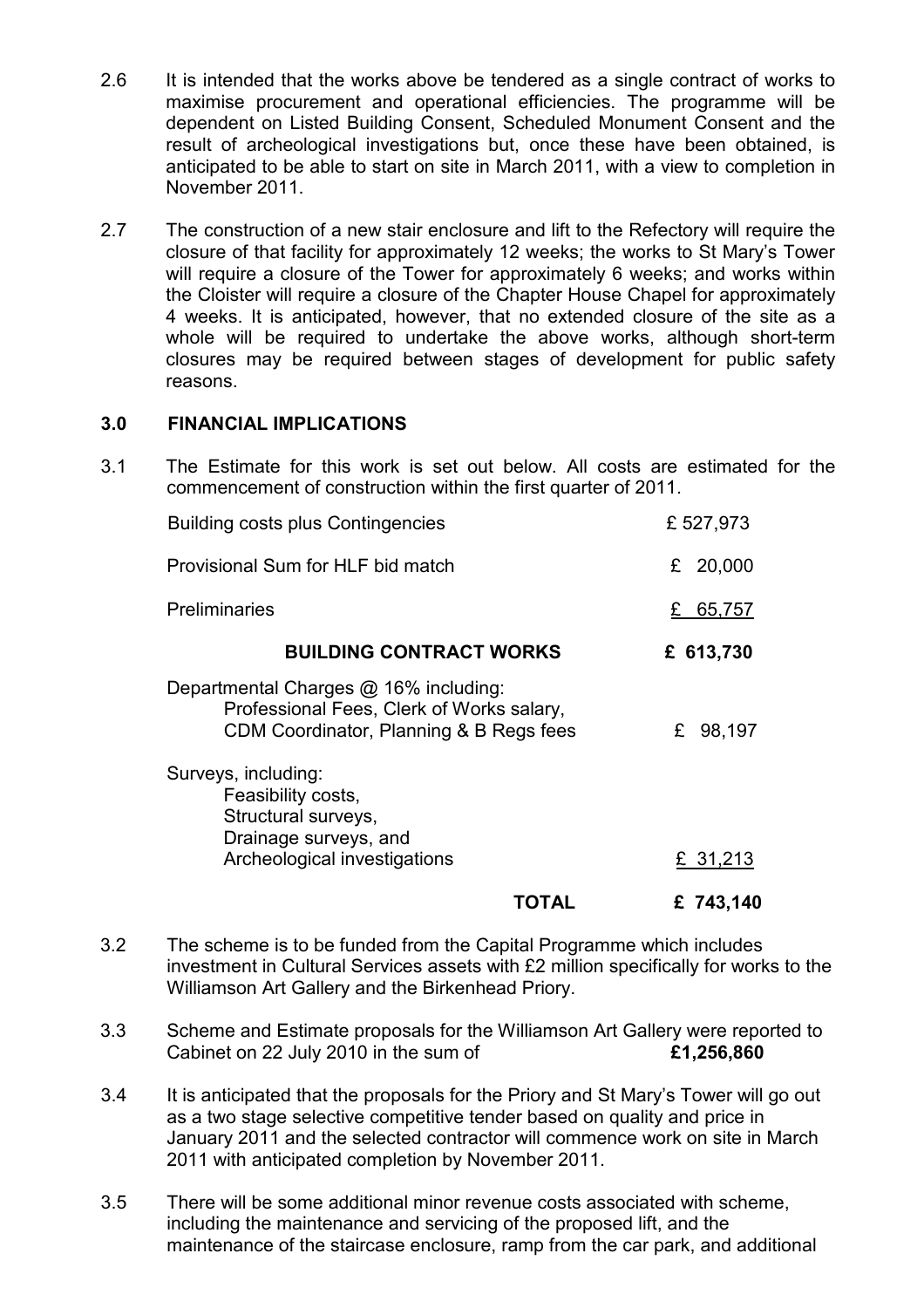drainage which can be provided for from the Departments existing property maintenance budgets.

# 4.0 STAFFING IMPLICATIONS

- 4.1 The Professional Services for the scheme will be provided by staff within the Technical Services Department, other than the specialist surveys outlined in 3.1 above. The Structural Survey of St Mary's Tower and ruins of St Mary's Church has been undertaken by Capita Symonds, within the terms of the framework agreement for such services .
- 4.2 In accordance with the Construction (Design and Management) Regulations the Director of Technical Services is carrying out the role of CDM Coordinator.
- 4.3 There are no full-time staff implications for Birkenhead Priory and St Mary's Tower arising from this report.

# 5.0 EQUAL OPPORTUNITIES IMPLICATIONS

- 5.1 At present non-ambulant access is available to the Buttery, Undercroft , West Range, Cloister and site of St Mary's Church. As part of this scheme nonambulant access will also be provided from the Car Park to the main site, and to the Refectory.
- 5.2 Access up the Tower will remain by stairs only. Should the HLF bid be successful, virtual access to the tower will be provided by positioning a web cam on the tower and accessible viewing points at the bottom and/or in the proposed new visitors centre.
- 5.2 The existing accessible WC within the base of the Tower will be refurbished to current DDA recommendations.
- 5.3 There are no implications in this report specifically for women, ethnic minorities or the elderly.

## 6.0 COMMUNITY SAFETY IMPLICATIONS

6.1 The design of this project will take account of best practice to reduce the risk of crime and the local Crime Reduction Officer will be consulted.

## 7.0 LOCAL AGENDA 21 IMPLICATIONS

- 7.1 All timber used will be from sustainable sources regulated by the Forestry Stewardship Council.
- 7.2 The successful contractor will be encouraged to employ local labour and source materials from local suppliers once construction commences

## 8.0 PLANNING IMPLICATIONS

8.1 Planning, Listed Building Consent, Scheduled Monument Consent and Building Control approval will be required for this project.